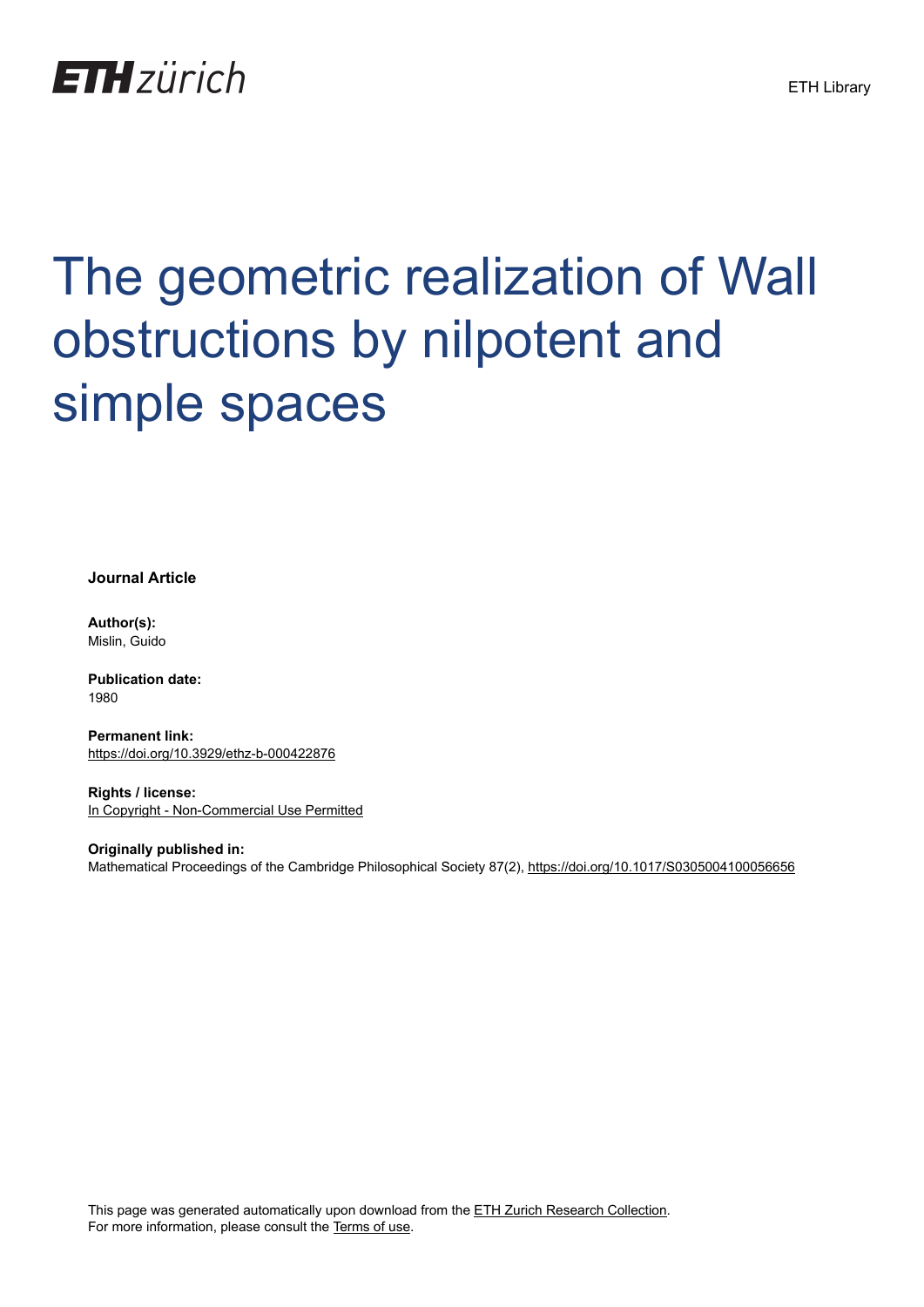# The geometric realization of Wall obstructions by nilpotent and simple spaces

BY GUIDO MISLIN *ETH-Z,* 8092 *Zurich*

*{Received* 12 *March* 1979)

*Introduction.* Let *n* denote a finite group. It is well known that every element of the projective class group  $K_0 \mathbb{Z} \pi$  may be realized as Wall obstruction of a finitely dominated complex with fundamental group  $\pi$  (cf. (13)). We will study two subgroups  $N_0 \mathbb{Z} \pi$  and  $N\mathbb{Z}\pi$  of  $K_0\mathbb{Z}\pi$ , which are closely related to the Wall obstruction of nilpotent spaces. If the group  $\pi$  is nilpotent and if S denotes the set of elements  $x \in K_0 \mathbb{Z} \pi$  which occur as Wall obstructions of nilpotent spaces, then

$$
N_0\mathbb{Z}\pi\subset S\subset N\mathbb{Z}\pi.
$$

It turns out that in many instances one has  $N_0 \mathbb{Z} \pi = N \mathbb{Z} \pi$  (cf. Section 3) and one obtains hence new information on *S.* The main theorem (2-4) provides a systematic way of constructing finitely dominated nilpotent (or even simple) spaces with non-vanishing Wall obstructions.

1. The groups  $T\mathbb{Z}\pi$  and  $N\mathbb{Z}\pi$ . If  $\pi$  denotes a finite group then one defines  $T\mathbb{Z}\pi \subset K_0\mathbb{Z}\pi$ to be the subgroup consisting of all elements of the form  $[(k, N)] - [\mathbb{Z}\pi]$ , where  $N = \Sigma x$ ,  $x \in \pi$ , and  $(k, N)$  is the projective ideal in  $\mathbb{Z}\pi$  generated by N and an integer k prime to card  $(\pi)$ . The group  $T\mathbb{Z}\pi$  is known to be trivial if  $\pi$  is cyclic (9). On the other hand  $TZ\pi$  + 0 if  $\pi$  contains a noncyclic subgroup of odd order (11).  $TZ\pi$  is completely known for  $\pi$  a  $p$ -group (10).

It is convenient to think of  $K_0 \mathbb{Z} \pi$  to be generated by  $\pi$ -modules M of type FP and to  $\operatorname{write}\left[\!\! \begin{array}{l} M \end{array}\!\!\right] \text{for the element } \Sigma(-1)^i \!\left[\!\! \begin{array}{l} P_i \end{array}\!\!\right] \!\!\in\! K_0\mathbb{Z} \pi, \, \text{if}$ 

$$
0 \to P_n \to P_{n-1} \to \dots \to P_0 \to M \to 0
$$

is a projective resolution of finite type. For instance, if  $k$  is prime to card  $(\pi)$  one has an exact sequence  $0 \to \mathbb{Z}\pi \to (k, N) \to \mathbb{Z}/k \to 0$  and hence

$$
[(k,N)] - [\mathbb{Z}\pi] = [\mathbb{Z}/k] \in K_0 \mathbb{Z}\pi,
$$

where  $\mathbb{Z}/k$  is considered as a trivial  $\pi$ -module (cf. (4)). If  $\pi \neq \{1\}$  then every trivial  $\pi$ -module of type FP is necessarily finite and of order prime to card  $(\pi)$ . We can then identify  $T\mathbb{Z}\pi$  with the subgroup of  $K_0\mathbb{Z}\pi$  consisting of all elements representable in the form  $[M]$ , where *M* is a trivial  $\pi$ -module of type  $FP$ .

In view of the applications we have in mind, we will define more general subgroups  $N_i \mathbb{Z} \pi \subset K_0 \mathbb{Z} \pi$  in a similar way.

*Definition* 1-1. Let  $\pi$  be a finite non-trivial group. Then  $N_i \mathbb{Z} \pi \subset K_0 \mathbb{Z} \pi$  is the sub-group consisting of all elements of the form  $\Sigma(-1)^k [P_k]$ , where  $P = {P_k}$  is a

**0305-0041/80/0000-7050 \$03.50 © 1980 Cambridge Philosophical Society**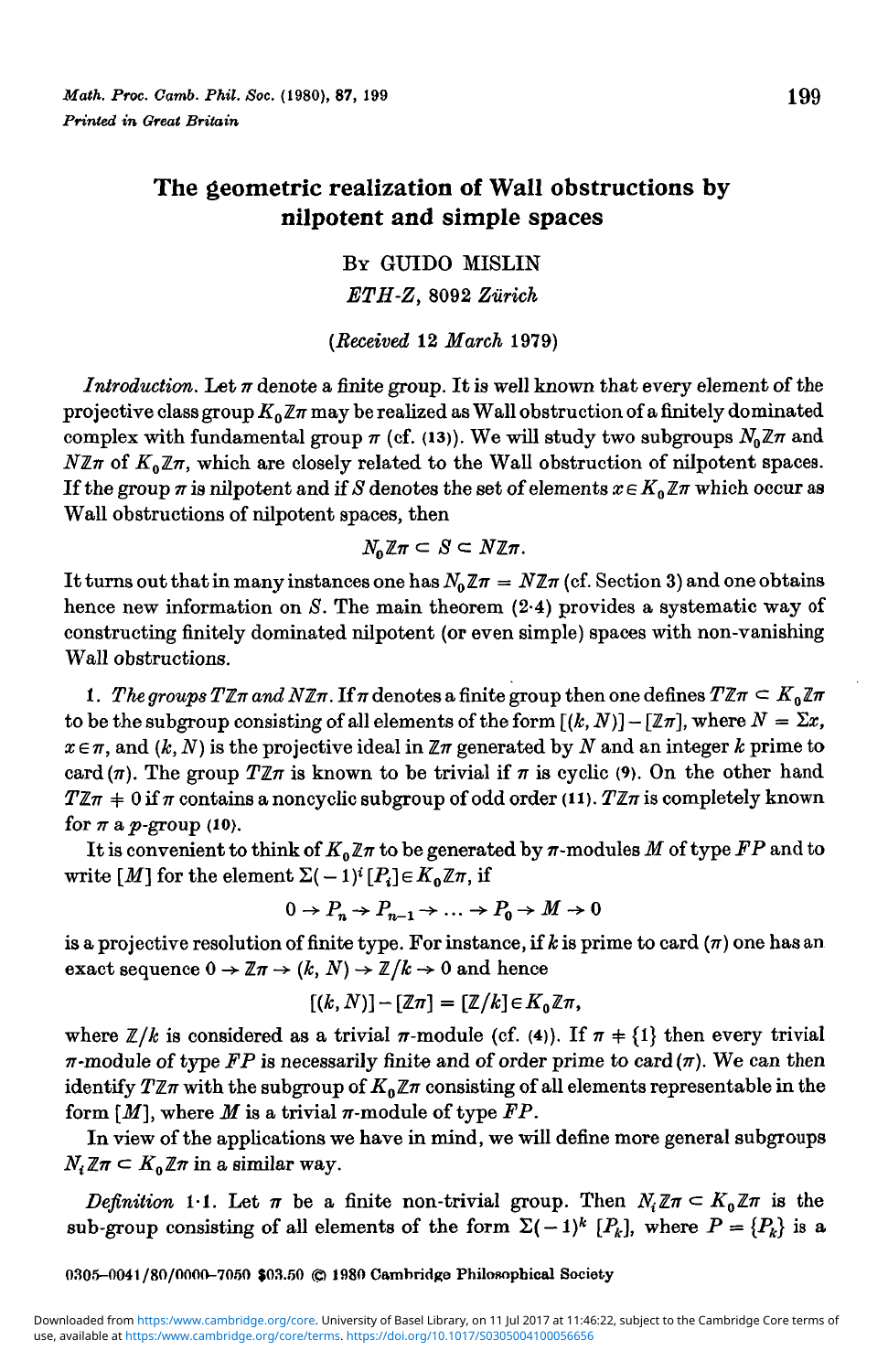## 200 GUIDO MISLIN

projective complex of finite type whose homology groups  $H_k(P)$  are all nilpotent  $\pi$ -modules and for which  $H_i(P) = 0$  for  $j > i$ . Furthermore,  $N \mathbb{Z} \pi = \bigcup N_i \mathbb{Z} \pi$  and for  $\pi = \{1\}$  we define  $N\mathbb{Z}\pi = N \mathbb{Z}\pi = 0$  for all *i*.

To see that  $N_i \mathbb{Z}\pi$  is indeed a subgroup for  $\pi \neq \{1\}$ , it suffices to check that all elements of  $N_i\mathbb{Z}\pi$  are of finite order  $(N_i\mathbb{Z}\pi$  is obviously closed under addition). But this amounts to showing that  $\Sigma(-1)^k$  rank  $(P_k) = 0$  for  $P = \{P_k\}$  as in 1·1. But this follows immediately from the isomorphism

$$
H_k(P)\otimes\mathbb{Q}\overset{\simeq}{\to} H_k(P)\otimes_{\pi}\mathbb{Q}
$$

which holds, since  $H_k(P)$  is a nilpotent  $\pi$ -module, and from the equalities

$$
\Sigma(-1)^k \operatorname{rank}(P_k) = \Sigma(-1)^k \dim_{\mathbb{Q}} (H_k(P) \otimes_{\pi} \mathbb{Q}) = \frac{1}{|\pi|} \Sigma(-1)^k \dim_{\mathbb{Q}} (H_k(P) \otimes \mathbb{Q}).
$$

By definition  $N_0 \mathbb{Z} \pi$  consists of elements  $x = \lfloor M \rfloor$ , where M is a nilpotent  $\pi$ -module of type FP. If P is as in 1.1 and  $H<sub>i</sub>(P) = 0$  for  $j > 0$  then  $H<sub>0</sub>(P) = M$  is a finite module, since  $\Sigma(-1)^k$  rank  $(P_k) = \dim_{\mathcal{O}} (M \otimes_{\pi} \mathbb{Q}) = 0.$ 

Clearly, this *M* is also cohomologically trivial, since it is of type *FP.*

COROLLARY 1.2. The subgroup  $N_0 \mathbb{Z} \pi \subset K_0 \mathbb{Z} \pi$  consists of all elements  $x = [M] \in K_0 \mathbb{Z} \pi$ , *where M is a finite, nilpotent, and cohomologically trivial n-module.*

This is clear from the above, since a finite *M* which is cohomologically trivial is of type  $FP$  (and even of projective dimension  $\leq 1$  by (8)).

In particular we see that  $T\mathbb{Z}\pi \subset N_0\mathbb{Z}\pi \subset N\mathbb{Z}\pi$ . The following example will illustrate that in general however  $T\mathbb{Z}\pi + N_0\mathbb{Z}\pi$ .

LEMMA 1.3. If  $\pi$  is cyclic of order 15, then  $N_0 \mathbb{Z} \pi$  is of order two.

*Proof.* Choose a map  $\pi \rightarrow$  Aut ( $\mathbb{Z}/9$ ) which maps on to the subgroup of order 3. This defines a nilpotent  $\pi$ -module M with underlying abelian group  $\mathbb{Z}/9$ . M is a nilpotent, cohomologically trivial  $\pi$ -module and *M* generates  $\tilde{K}_0 \mathbb{Z} \pi \cong \mathbb{Z}/2$  (cf. (5), Lemma 2-8). Hence  $N_0 \mathbb{Z} \pi$  is of order two.

*Remark.* Let  $D\mathbb{Z}\pi$  denote the kernel of the map  $K_0\mathbb{Z}\pi \to K_0\overline{\mathbb{Z}\pi}$ , induced by including  $\mathbb{Z}\pi$  into a maximal  $\mathbb{Z}$ -order  $\overline{\mathbb{Z}}\pi$  in  $\mathbb{Q}\pi$ . If  $\pi$  is nilpotent, then

$$
N\mathbb{Z}\pi\subset D\mathbb{Z}\pi.
$$

This is proved in (12) for  $\pi$  cyclic and in (7) for a general nilpotent  $\pi$ . An example is given in (7) to show that in general  $N \mathbb{Z} \pi + D \mathbb{Z} \pi$ , even if  $\pi$  is cyclic.

2. *The realization theorem.* All spaces we consider are supposed to be pointed connected  $CW$ -complexes;  $\tilde{X}$  denotes the universal covering space of a space  $X$ . As usual a homology class is called spherical if it lies in the image of the Hurewicz homomorphiam. First, we will describe a particular way of killing certain spherical classes.

LEMMA 2.1. Let X be an *n*-dimensional CW-complex and let  $P \subset H_n \tilde{X}$  denote a pro*jective*  $\pi_1 X$ -module consisting of spherical classes. Denote by  $\phi: L \to H_n \tilde{X}$  a map from a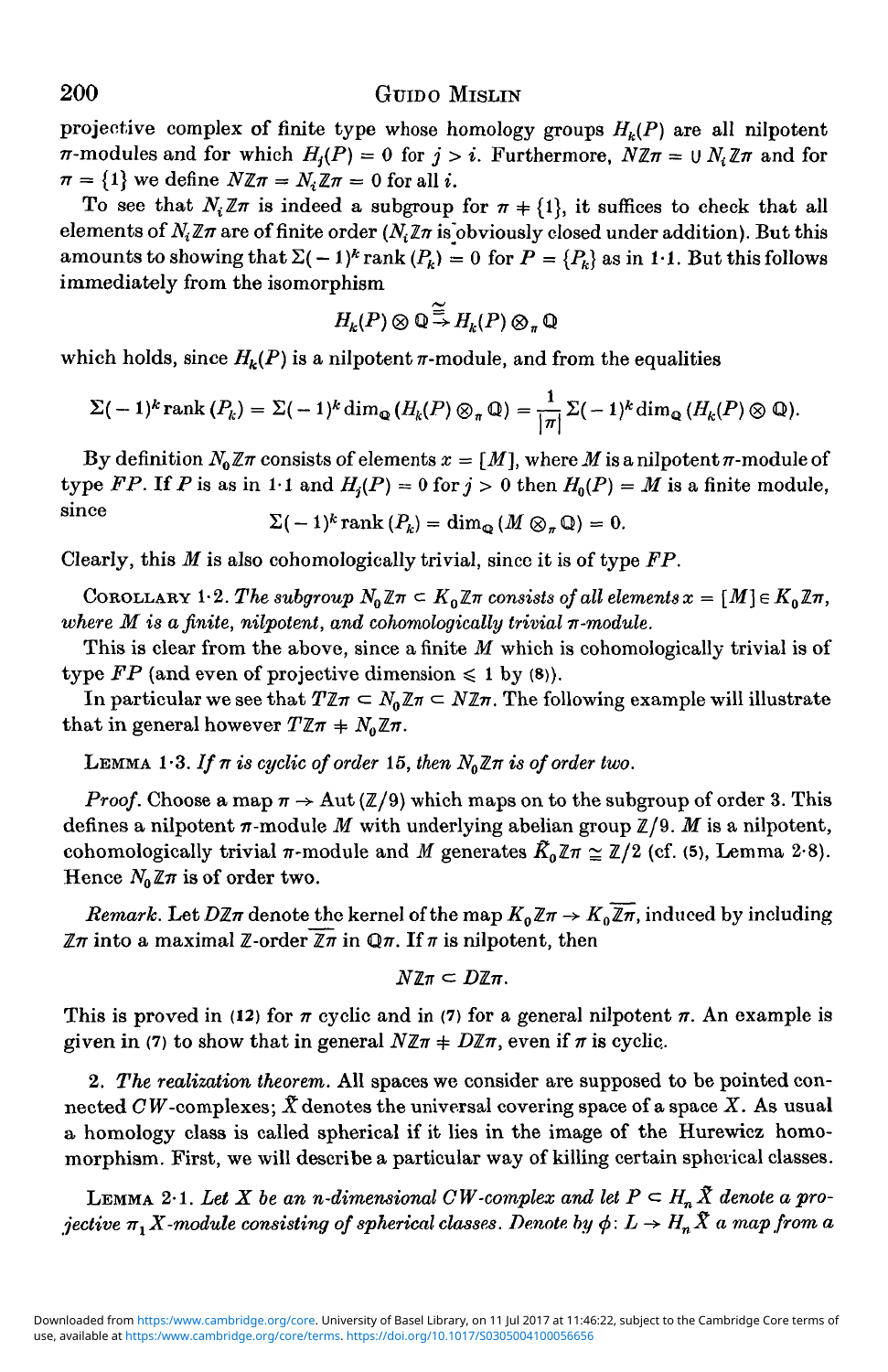*Geome'ric realization of Wall obstructions* 201

*free*  $\pi_1 X$ -module L with basis  ${b_\alpha, \alpha \in I}$ , such that  $\phi(L) = P$ . Then one can form a new  $complex$   $X' = X \cup \left( \prod e_x^{n+1} \right)$ 

$$
X' = X \cup (\coprod_{\alpha \in I} e_{\alpha}^{n+1})
$$

#### *of dimension n+ I such that*

(1) *there is a commutative diagram*

$$
\pi_{n+1}(\tilde{X}', \tilde{X}) \xrightarrow{\theta} \pi_n \tilde{X} \xrightarrow{Hu} H_n \tilde{X}
$$
\n
$$
\phi_L \uparrow \simeq
$$
\n
$$
\phi_L \uparrow \simeq
$$

(2) 
$$
H_i \tilde{X}' \simeq \begin{cases} H_i \tilde{X} & \text{if } i = n, n+1 \\ (H_i \tilde{X})/P & \text{if } i = n \\ \text{Ker } \phi & \text{if } i = n+1. \end{cases}
$$

(3)  $H_{n+1}\tilde{X}'$  is projective and spherical (i.e. it consists entirely of spherical classes).

*Proof.* Since *P* is projective, one can find  $\overline{P} \subseteq \pi_n \overline{X}$  such that  $\overline{P}$  is mapped isomorphically onto P by the Hurewicz homomorphism. Hence we can choose  $\vec{\phi}$ :  $L \rightarrow \vec{P}$ to obtain a commutative diagram



Denote by  $pr: \hat{X} \to X$  the projection. We attach  $(n+1)$ -cells to X using the maps pr  $(\overline{\phi}b_{\alpha})$ ,  $\alpha \in I$ , and obtain  $X' = X \cup (\Pi e_{\alpha}^{n+1})$ . It is immediate that  $\phi$  lifts to an isomorphism  $\phi_L$  giving rise to diagram (1). We consider now the diagram obtained by mapping the homotopy sequence of  $(\tilde{X}', \tilde{X})$  into the homology sequence of this pair:

$$
\pi_{n+1} \tilde{X}' \stackrel{\alpha}{\rightarrow} \pi_{n+1} (\tilde{X}', \tilde{X}) \stackrel{\sigma_{\pi}}{\rightarrow} \pi_n \tilde{X}
$$
  
\n
$$
\downarrow \cong \qquad \qquad \downarrow \cong \qquad \downarrow
$$
  
\n
$$
H_{n+1} \tilde{X}' \stackrel{\beta}{\rightarrow} H_{n+1} (\tilde{X}', \tilde{X}) \stackrel{\partial_H}{\rightarrow} H_n \tilde{X} \rightarrow \qquad H_n \tilde{X}'
$$

Then im  $\partial_n = \overline{P}$  and hence im  $\partial_H = P$ . Therefore  $H_n \tilde{X}' \cong (H_n \tilde{X})/P$ . Note also that  $\alpha(\pi_{n+1}\tilde{X}')$  is mapped isomorphically onto  $\beta(H_{n+1}\tilde{X}') \simeq H_{n+1}\tilde{X}',$  since  $\bar{P}$  is mapped isomorphically onto P. Hence  $H_{n+1}\tilde{X}' \cong \text{Ker}\,\partial_{\pi} \cong \text{Ker}\,\phi$  and  $\pi_{n+1}\tilde{X}' \to H_{n+1}\tilde{X}'$  is onto. Therefore (2) and (3) hold.

THEOREM 2-2. *Let X be a connected CW-complex of dimension n >* 1 *and let M be a*  $\pi_1 X$ -module of cohomological dimension  $\leq 1$ . Then there is a space Y obtained from X by *attaching cells of dimension*  $\geq n$ , such that

$$
H_i \ \tilde{Y} = \begin{cases} H_i \ \tilde{X} & \text{if } i = n \\ (H_n \ \tilde{X}) \oplus M & \text{if } i = n. \end{cases}
$$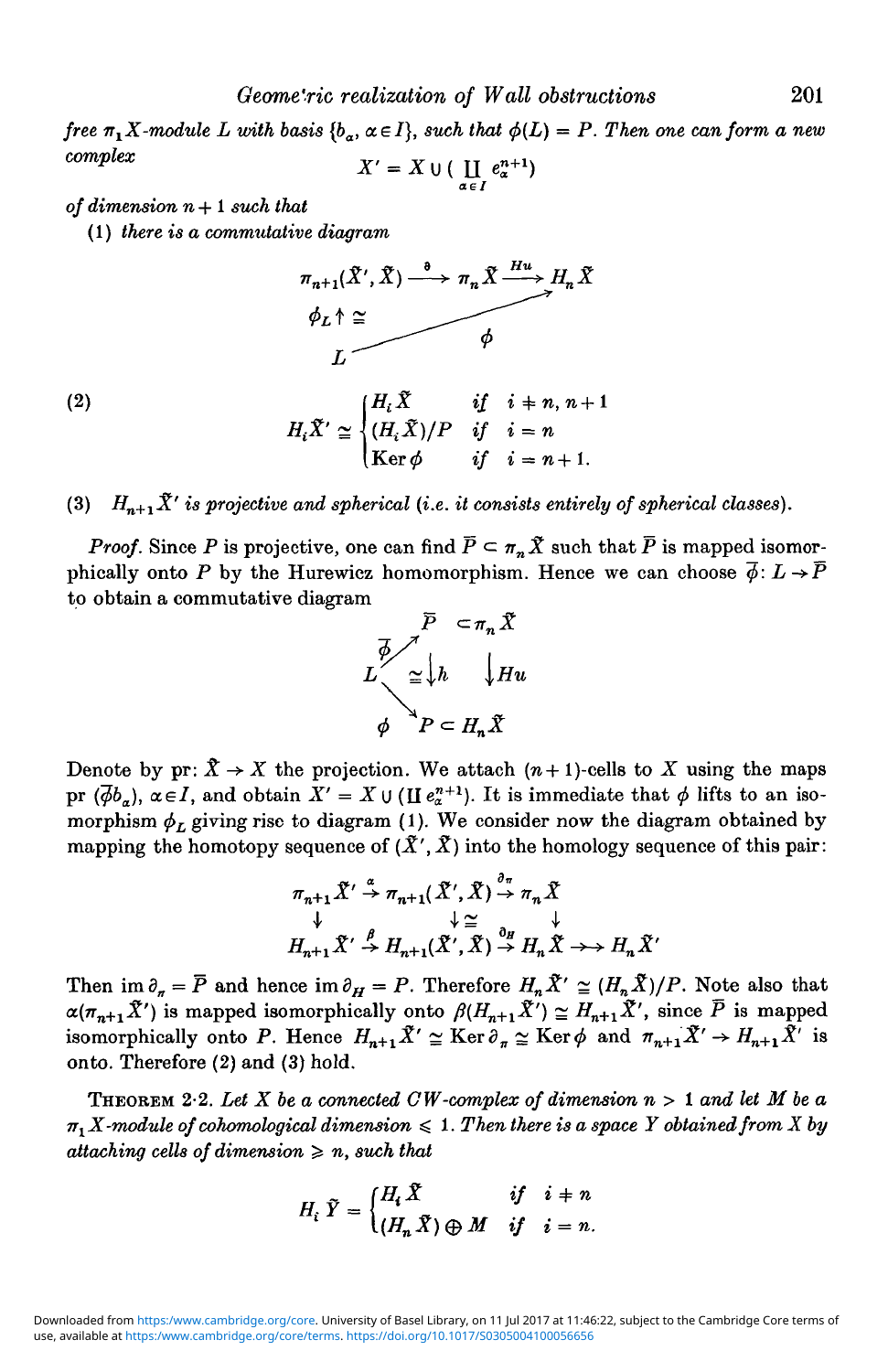## 202 GUIDO MISLIN

*Furthermore, if X is finitely dominated and M of type FP, then Y can be chosen to be finitely dominated; the reduced Wall obstructions of X and Y are then related by*

$$
\tilde{w} Y = \tilde{w} X + (-1)^n [M] \in \tilde{K}_0 \mathbb{Z} \pi.
$$

*Proof.* Choose a free resolution

$$
\ldots \to L_{n+1} \xrightarrow{\phi_{n+1}} L_{n+1-1} \to \ldots \to L_{n+1} \xrightarrow{\phi_{n+1}} L_n \to M.
$$

(If *M* is a type  $FP$ , we choose a free resolution of finite type.) Since proj. dim  $M \leq 1$ ,  $\lim_{h \to \infty} (\phi_{n+i})$  is projective for all  $i \geq 1$ . We construct Y inductively as follows. Let  $Y^n = X \vee B$ , where *B* is a bouquet of *n*-spheres corresponding to a basis of  $L_n$ . Then  $H_n \tilde{Y}^n \cong (H_n \tilde{X}) \oplus L_n$  and  $H_n \tilde{Y}^n$  contains a spherical projective submodule P isomorphic to im  $(\phi_{n+1})$ . Attaching  $(n+1)$ -cells to  $\overline{Y}^n$  with respect to the map  $L_{n+1} \to H_n \widetilde{Y}^n$ corresponding to  $\phi_{n+1}$ , we obtain by the previous Lemma a new space  $Y^{n+1}$  with

$$
H_i \ \tilde{Y}^{n+1} = \begin{cases} H_i \tilde{X} & \text{if } i = n, n+1 \\ (H_n \tilde{X}) \oplus M & \text{if } i = n \\ \text{Ker } \phi_{n+1} & \text{if } i = n+1. \end{cases}
$$

Since Ker  $\phi_{n+1} \simeq H_{n+1}$   $\tilde{Y}^{n+1}$  is projective and spherical (Lemma 2-1) we can kill this group using  $L_{n+2} \to H_{n+1} \tilde{Y}^{n+1}$ . By repeating this construction we obtain spaces  $Y^{n+k}$ ,  $k \geq 1$ , and we can form  $Y = \bigcup Y^{n+k}$ . By construction,  $\tilde{Y}$  has the homology groups claimed in the theorem. Furthermore, the cellular chain complex of  $\tilde{Y}$  is isomorphic to the complex

$$
\ldots \to L_{n+1} \to L_{n+i-1} \to \ldots \to L_n \oplus C_n \tilde{X} \to C_{n-1} \tilde{X} \to \ldots
$$

where  $C\tilde{X}$  is the cellular chain complex of  $\tilde{X}$ . Since the complex

$$
\dots \to L_{n+i} \to L_{n+i-1} \to \dots \to L_{n+1} \to \text{im } \phi_{n+1}
$$

is contractible, it follows that *Y* is a retract of *Yn+1.* Hence *Y* is finitely dominated, if *X* is finitely dominated and *M* of type *FP.* From the definition of the Wall obstruction it is immediate that

$$
\tilde{w}(Y) = \sum_{i=0}^{n} (-1)^{i} [\bar{C}_{i}X] + (-1)^{n+1} [\text{im } \phi_{n+1}]
$$
  
=  $\tilde{w}(X) + (-1)^{n} [M],$ 

where  $\overline{C}\tilde{X}$  is a chain complex of type  $\overline{FP}$ , chain homotopy equivalent to  $\overline{C}\tilde{X}$ .

Before we apply this Theorem to the construction of certain nilpotent spaces, we need the following elementary lemma.

LEMMA 2.3. Let  $\pi$  be a finite group. Then there exists a finite complex X with  $\pi_1 X \simeq \pi$ *and Euler characteristic*  $\chi(X) = 0$ , such that all covering transformations  $t: \tilde{X} \to \tilde{X}$  are *homotopic to the identity.*

*Proof.* Choose an embedding  $\pi \subset SU(k)$ . Then  $X = SU(k)/\pi$  has the desired properties.

Note that  $X = SU(k)/\pi$  is nilpotent, if  $\pi$  is a nilpotent group, and it is a simple space, in case  $\pi$  is abelian.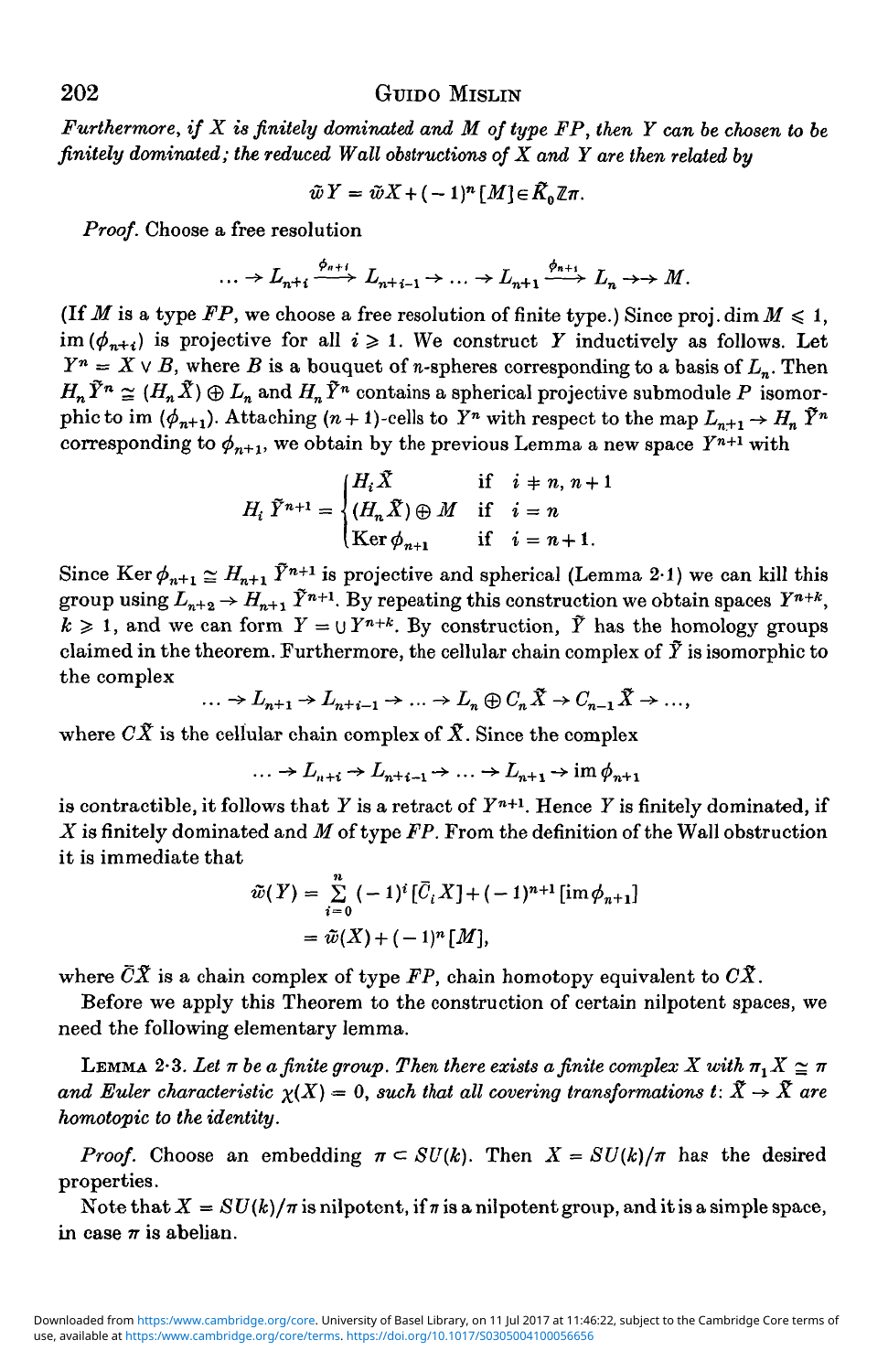We can now prove our main theorem.

THEOREM 2.4. Let  $\pi$  be a finite nilpotent group and let  $x \in N_0 \mathbb{Z} \pi \subset K_0 \mathbb{Z} \pi$ . Then there *exists a finitely dominated nilpotent space Y with fundamental group n and Wall obstruction*  $w(Y) = x$ . If x lies in  $T \mathbb{Z}$  and  $\pi$  is abelian, then Y may be chosen simple.

*Proof.* Let  $x = [M]$  with M a nilpotent  $\pi$ -module (trivial  $\pi$ -action in case  $x \in T \mathbb{Z} \pi$ ). Choose  $X = SU(k)/\pi$  as in the previous lemma (we may assume that dim X is even). Then, according to Theorem 2-2 we can construct a finitely dominated space *Y* with  $\pi_1 Y \cong \pi_1 X$  and

$$
H_i\,\,\widetilde{Y}=\begin{cases} H_i\,\widetilde{X}\qquad &\text{if}\quad i\,+\dim X\\ (H_i\,\widetilde{X})\oplus M\quad\text{if}\quad i=\dim X.\end{cases}
$$

It follows that  $wY = [M] = x$ , since X is finite with Euler characteristic 0. Moreover, *Y* is nilpotent since its fundamental group is nilpotent and since  $H_i$   $\tilde{Y}$  is nilpotent for all *i*. In order to see that Y is simple in case  $\pi$  is abelian and  $x \in T \mathbb{Z} \pi$ , we prove the stronger result stating that, if  $M$  is a trivial  $\pi$ -module, then all covering transformations  $t: \tilde{Y} \to \tilde{Y}$  are homotopic to the identity. By the 'Hasse-Principle' for free maps (3) it suffices to show that the localizations  $t_p: \tilde{Y}_p \to \tilde{Y}_p$  are homotopic to the identity for all primes p. If p does not divide the order of M, then the inclusion  $X \subseteq Y$  induces  $H_t \tilde{X}_p \cong H_t \tilde{Y}_p$  and hence  $X_p \cong Y_p$  (the induced map of fundamental groups is certainly an isomorphism). Therefore  $t_p \simeq \text{Id}\,\tilde{Y}_p$  since the corresponding result is true for *X* by construction. If  $p$  divides the order of the trivial  $\pi$ -module  $M$ , then  $p$  is necessarily prime to the order of *n,* since otherwise *M* would not be cohomologically trivial. It follows therefore that the projection  $\tilde{Y} \to Y$  induces a homotopy equivalence  $\tilde{Y}_p \simeq Y_p$ if *p* divides the order of *M*; clearly this implies that  $t_p \simeq \text{Id } \tilde{Y}_p$  and hence the global map *t* is homotopic to the identity (3).

*Remark.* If in Theorem 2.4 the assumption that  $\pi$  be nilpotent is dropped, one can still construct the finitely dominated space *Y* with  $w(Y) = x \in N_0 \mathbb{Z} \pi$ . The space *Y* will however in general only be *homologically nilpotent* in the sense that  $\pi_1 Y$  operates nilpotently on  $H_i \tilde{Y}$  for all *i*.

Theorem 2-4 enables us to construct examples of the following types:

COROLLARY 2-5. *(a) There exists a finitely dominated simple space with non-vanishing Wall obstruction.*

*(b) There exists a finitely dominated nilpotent space with cyclic fundamental group and non-vanishing Wall obstruction.*

*Proof.* For *(a)* choose any abelian group  $\pi$  with  $T\mathbb{Z}\pi + 0$  (e.g.  $(\mathbb{Z}/p) \times (\mathbb{Z}/p) \times (\mathbb{Z}/p)$ ,  $p$  any prime) and apply Theorem 2<sup>.</sup>4. Similarly, for  $(b)$  we can choose any cyclic group  $\pi$ with  $N_0 \mathbb{Z} \pi + 0$  (e.g.  $\mathbb{Z}/15$ , cf. Lemma 1.3) and we obtain such an example by Theorem  $2.4.$ 

3. Some computations involving  $N \mathbb{Z} \pi$ . One can consider  $N_0 \mathbb{Z} \pi$  as a lower bound for the elements in  $K_0 \mathbb{Z} \pi$  which occur as Wall obstructions of finitely dominated homologically nilpotent space. Similarly, *NZn* provides an upper bound for this set. The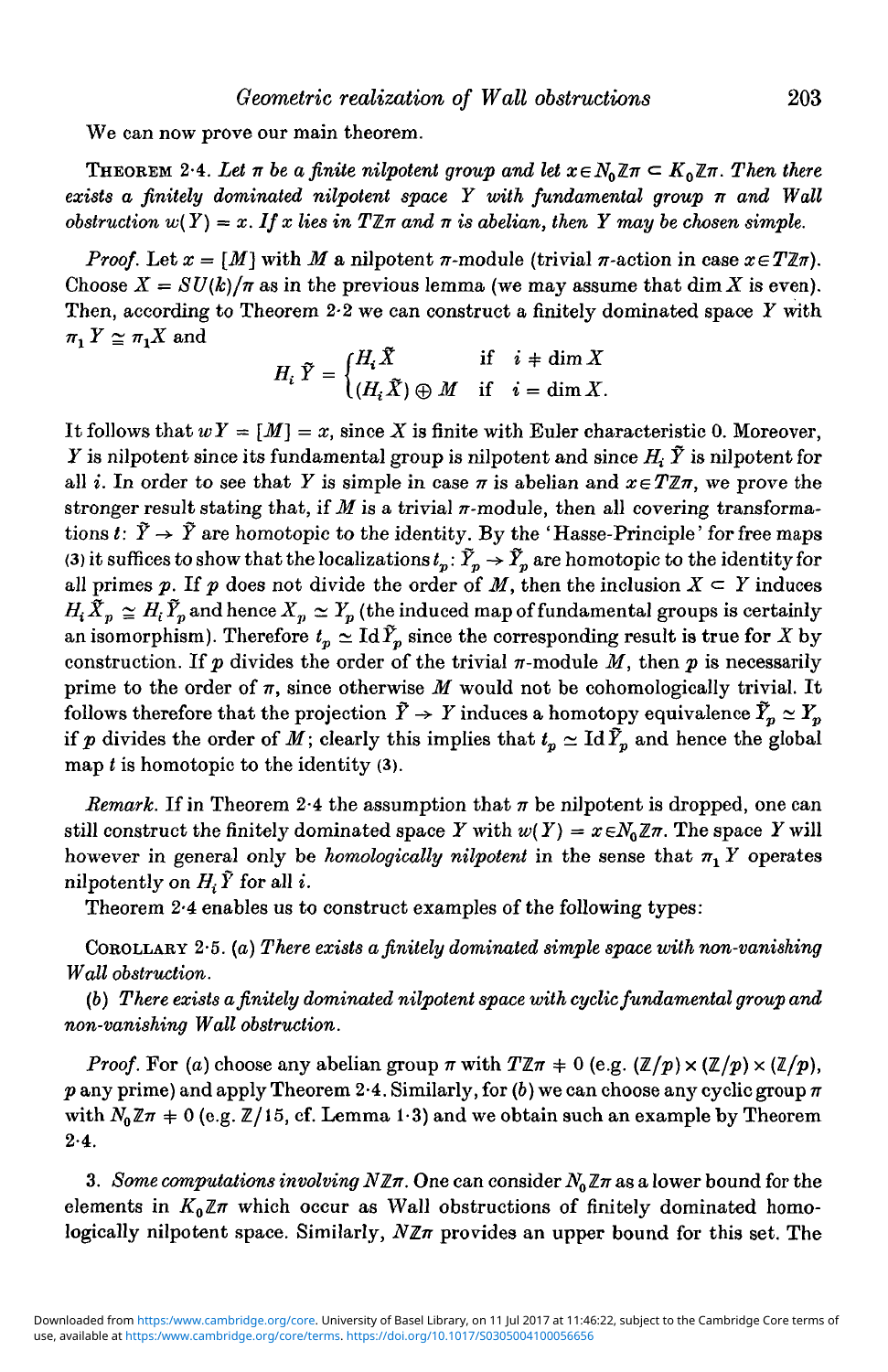following examples show that for many groups one has  $N_0 \mathbb{Z} \pi = N \mathbb{Z} \pi$  and, indeed, we don't know of an example with  $N_0 \mathbb{Z} \pi + N \mathbb{Z} \pi$ .

Our main tool will be a homomorphism

$$
T: U(\mathbb{Z}[1/n]) \to K_0 \mathbb{Z}\pi/T\mathbb{Z}\pi
$$

which was defined in (5) for groups  $\pi$  with cyclic Sylow subgroups  $(U(\mathbb{Z}[1/n]))$  the units in  $\mathbb{Z}[1/n]$  and  $n = \text{card}(\pi)$ . For the following computation we will assume that  $\pi$  is of square-free order *n* (hence *T* is defined). If  $N = \Sigma x$ ,  $x \in \pi$ , the projection  $\mathbb{Z}\pi \to \mathbb{Z}\pi/N$ induces an injective map

$$
\overline{pr}_*: K_0\mathbb{Z}\pi/T\mathbb{Z}\pi >> K_0(\mathbb{Z}\pi/N).
$$

It is convenient to describe T by considering  $K_0(\mathbb{Z}\pi/N)$  as the range of T. If p is a prime dividing  $n = \text{card}(\pi)$  then the trivial  $\pi$ -module  $\mathbb{Z}/p$  considered as a  $\mathbb{Z}\pi/N$ -module, is of type  $FP$  with respect to the ring  $\mathbb{Z}(\pi/N)$  and

$$
\widetilde{pr}_*T(p)=[\mathbb{Z}/p]\in K_0(\mathbb{Z}\pi/N).
$$

Furthermore,  $T(-1) = 0$  (for details see (5)).

The connexion with  $N \mathbb{Z}$ *m* is given by the next lemma.

**LEMMA** 3.1. Let  $\pi$  denote a group of square-free order n and let  $x \in N \mathbb{Z}$  $\pi$ . Let  $P = \{P_i\}$ *be a projective*  $\pi$ *-complex with*  $x = \sum (-1)^i [P_i]$  *and*  $H_i P$  nilpotent for all i. Then

$$
\rho(P) = \text{card } H_{\text{ev}}(\mathbb{Z}\pi/N \otimes_{\pi} P)/\text{card } H_{\text{odd}}(\mathbb{Z}\pi/N \otimes_{\pi} P)
$$

is a unit in  $\mathbb{Z}[1/n]$  and if  $\bar{x}$  denotes the image of x in  $N\mathbb{Z}\pi/T\mathbb{Z}\pi$  then

$$
\widetilde{x}=T\rho(P)\!\in\!K_0\!\,\mathbb{Z}\pi/T\mathbb{Z}\pi.
$$

In particular one has  $N \mathbb{Z} \pi / T \mathbb{Z} \pi \subset \text{im} (T)$ .

*Proof.* This result was proved in ((5), Section 3) in case  $x = wX$ , the Wall obstruction of a homologically nilpotent space X. The same proof works for an arbitrary  $x \in N \mathbb{Z}$ *n*.

COROLLARY 3.2. Let  $\pi$  be of order p or 2p, p an arbitrary prime. Then  $N \mathbb{Z} \pi = 0$ .

*Proof.* If card  $(n) = p$  with p an arbitrary prime or if card  $(n) = 2p$ , p an odd prime, then im  $(T) = 0$  by ((5), Theorem 2.5). Hence  $N \mathbb{Z} \pi = T \mathbb{Z} \pi$  in these cases. But in both cases one has  $T\mathbb{Z}\pi = 0$  (cf. (11)). It remains to consider the case card ( $\pi$ ) = 4. But it is well known that  $\tilde{K}_0 \mathbb{Z} \pi = 0$  if card  $(\pi) = 4$ . Hence the result follows.

**THEOREM** 3.3. If  $\pi$  is a cyclic group of square-free order, then

$$
N_0\mathbb{Z}\pi = N\mathbb{Z}\pi = \text{im}(T).
$$

*Proof.* Note that  $T \mathbb{Z} \pi = 0$  for  $\pi$  cyclic. Hence  $N \mathbb{Z} \pi \subset \text{im}(T)$  by Lemma 3.1 and it suffices therefore to show that im  $(T) \subset N_0 \mathbb{Z} \pi$ . If p is a prime dividing card  $(n)$  then  $\overline{pr}_*T(p) = [\mathbb{Z}/p] \in K_0(\mathbb{Z}\pi/N)$ . It remains to prove that there exist  $x \in N_0\mathbb{Z}\pi$  with  $\overline{pr}_{*}x=[\mathbb{Z}/p].$  If  $x=[M], M$  a nilpotent  $\pi$ -module of projective dimension  $\leq 1$ , and if  $0 \rightarrow P_1 \rightarrow P_0 \rightarrow M \rightarrow 0$  is a resolution of type *FP*, then by definition

$$
pr_*x=[\mathbb{Z}\pi/N\otimes_{\pi}P_0]-[\mathbb{Z}\pi/N\otimes_{\pi}P_1].
$$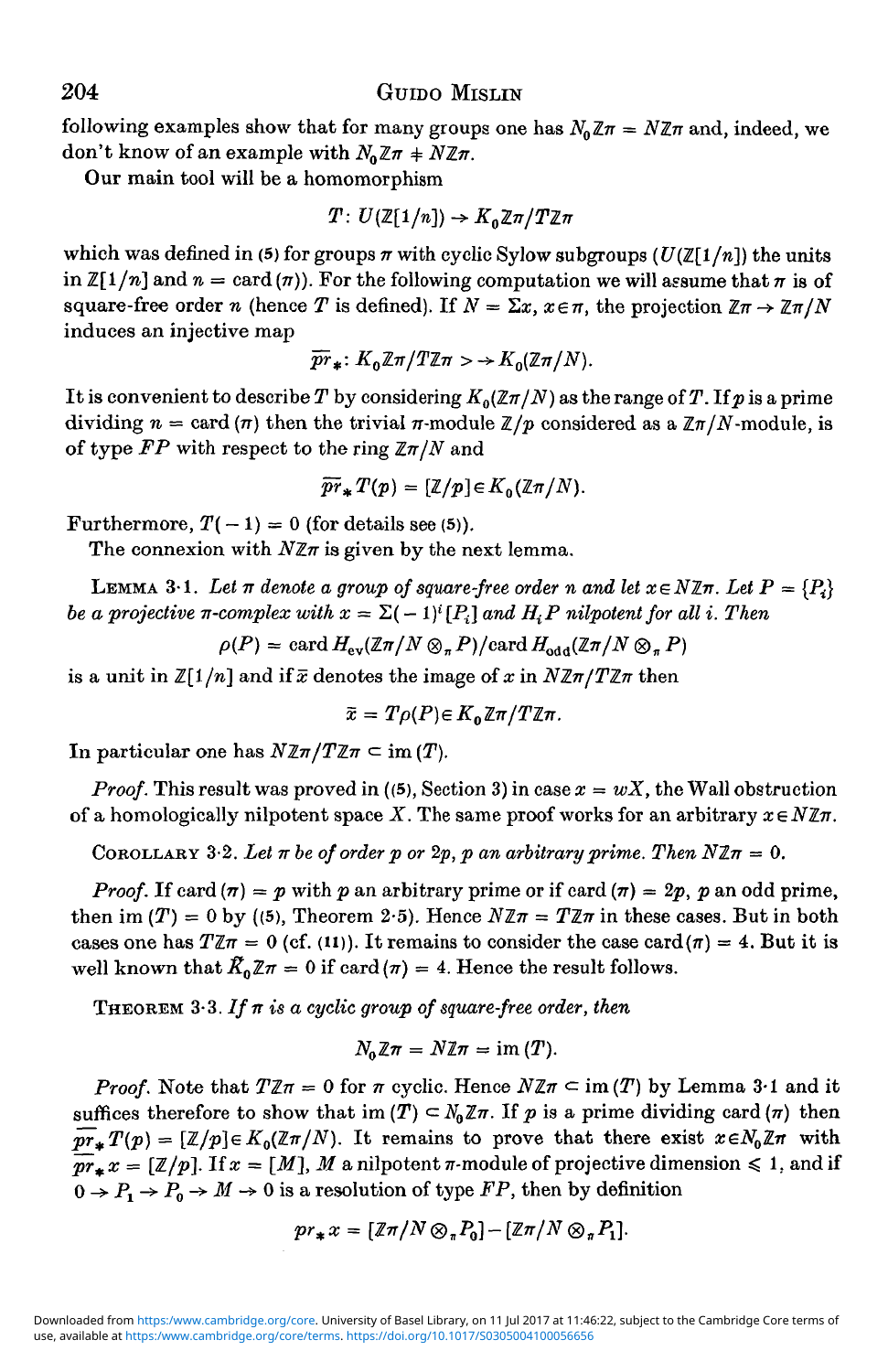But since *M* is cohomologically trivial, one has

$$
\operatorname{Tor}^{\pi}_1(\mathbb{Z}\pi/N, M) \simeq \operatorname{Ker} (M/IM \overset{N}{\to} M) = \hat{H}^{-1}(\pi, M) = 0
$$

and therefore the sequence

$$
0 \to \mathbb{Z}\pi/N \otimes_{\pi} P_1 \to \mathbb{Z}\pi/N \otimes_{\pi} P_0 \to \mathbb{Z}\pi/N \otimes_{\pi} M \to 0
$$

is exact. Hence we can write

$$
\overline{pr}_*[M] = [\mathbb{Z} \pi/N \otimes_{\pi} M].
$$

We will now construct for all prime divisors of card $(\pi)$  nilpotent  $\pi$ -modules of type *FP* with  $\mathbb{Z}\pi/N\otimes_{\pi}M\cong\mathbb{Z}/p$ . First consider the case of an odd prime p. Let  $\mathbb{Z}/p$  act in a non-trivial way on  $\mathbb{Z}/p^2$  and define a  $\pi$ -action on  $\mathbb{Z}/p^2$  using a surjection  $\pi \to \mathbb{Z}/p$ . One verifies easily that the resulting  $\pi$ -module  $M$  is nilpotent and cohomologically trivial. Furthermore,  $\overline{pr}_{*}[M] = [\mathbb{Z}\pi/N \otimes_{\pi}M] = [M/NM] = [\mathbb{Z}/p]$ . If  $p = 2$ , one can use  $\mathbb{Z}/8$  as underlying abelian group for M, which one equips with a  $\mathbb{Z}/2$ -action by mapping a into  $5a$ ,  $a \in \mathbb{Z}/8$ , and defining a  $\pi$ -module structure by means of a surjection  $\pi \rightarrow \mathbb{Z}/2$ . Again one verifies that  $\overline{pr}_{*}[M] = [\mathbb{Z}/2]$ . Hence im $(T) \subset N_0 \mathbb{Z} \pi$  and the result follows.

For the groups of Theorem 3-3 we can obtain an upper bound for the order and the exponent of  $N\mathbb{Z}$  in terms of the Euler  $\phi$ -function  $\phi(n) = \text{card } (U(\mathbb{Z}/n))$  and the function  $e(n) = (exponent of  $U(\mathbb{Z}/n)$ ).$ 

THEOREM 3-4. *If n is a cyclic group of square-free order n, then the order of*

 $N_0 \mathbb{Z} \pi = N \mathbb{Z} \pi$ 

*divides*  $\phi(n)/e(n)$  *and its exponent divides e(n).* 

*Proof.* Let p be a prime which divides n and let  $\overline{n} \subset \pi$  be a subgroup of index p. The  $[\mathbb{Z}/p] \in T \mathbb{Z} \pi \subset K_0 \mathbb{Z} \pi$  is mapped to  $[\mathbb{Z} \pi \otimes \mathbb{Z} \mathbb{Z}/p] = [\mathbb{Z}/p[\pi/\overline{\pi}]] \in K_0 \mathbb{Z} \pi$  by the map induced by  $\bar{\pi} \subset \pi$  (one uses that  $Tor_{\pi}^{1}(\mathbb{Z}\pi,\mathbb{Z}/p) = 0$ ). But if  $M = \mathbb{Z}/p[\pi/\bar{\pi}]$  then  $\mathbb{Z}\pi/N\otimes_{\pi} M = M/NM$  is a nilpotent  $\pi$ -module of cardinality  $p^{p-1}$  and hence  $\overline{pr}_{\bullet}[M] = (p-1)\overline{pr}_{\bullet}T(p) \in K_0(\mathbb{Z}\pi/N)$ . Since  $T\mathbb{Z}\overline{n} = 0$  ( $\overline{n}$  is cyclic),  $[M] = 0$  and hence  $(p-1)$   $T(p) = 0$ . We obtain therefore a factorization

$$
U(\mathbb{Z}[1/n]) \stackrel{T}{\rightarrow} K_0 \mathbb{Z}\pi
$$
  

$$
\lambda \searrow \qquad \qquad \nearrow \qquad \overline{T}
$$
  

$$
U(\mathbb{Z}/n)
$$

where  $\lambda: U(\mathbb{Z}[1/n]) \to U(\mathbb{Z}/n) \cong \Pi(\mathbb{Z}/p-1)$  is defined by  $\lambda(-1) = 0$  and  $\lambda(p) = (0, ..., 0, \overline{1}, 0, ...)$  if p divides n. The diagonal element  $\Delta = (\overline{1}, ..., \overline{1})$  in  $U(\mathbb{Z}/n) \simeq \Pi(\mathbb{Z}/p-1)$  is mapped to 0 by  $\overline{T}$ , since  $T(n) = 0$  (cf. Theorem 2-5 of (5)). Moreover,  $N_0 \mathbb{Z} \pi = N \mathbb{Z} \pi = \text{im}(T)$  by Theorem 3.3. Hence the exponent of  $N \mathbb{Z} \pi$  divides the exponent of  $U(\mathbb{Z}/n)$  and the order of  $N\mathbb{Z}\pi$  divides  $\phi(n)/e(n)$  which is the order of  $U(\mathbb{Z}/n)/\langle \Delta \rangle$ .

For example, if  $\pi$  is a cyclic group of order  $3p$ ,  $p$  a prime  $> 3$ , then card  $(N\mathbb{Z}\pi) \leq 2$ since  $\phi(3p) = 2(p-1)$  and  $e(2p) = p-1$ .